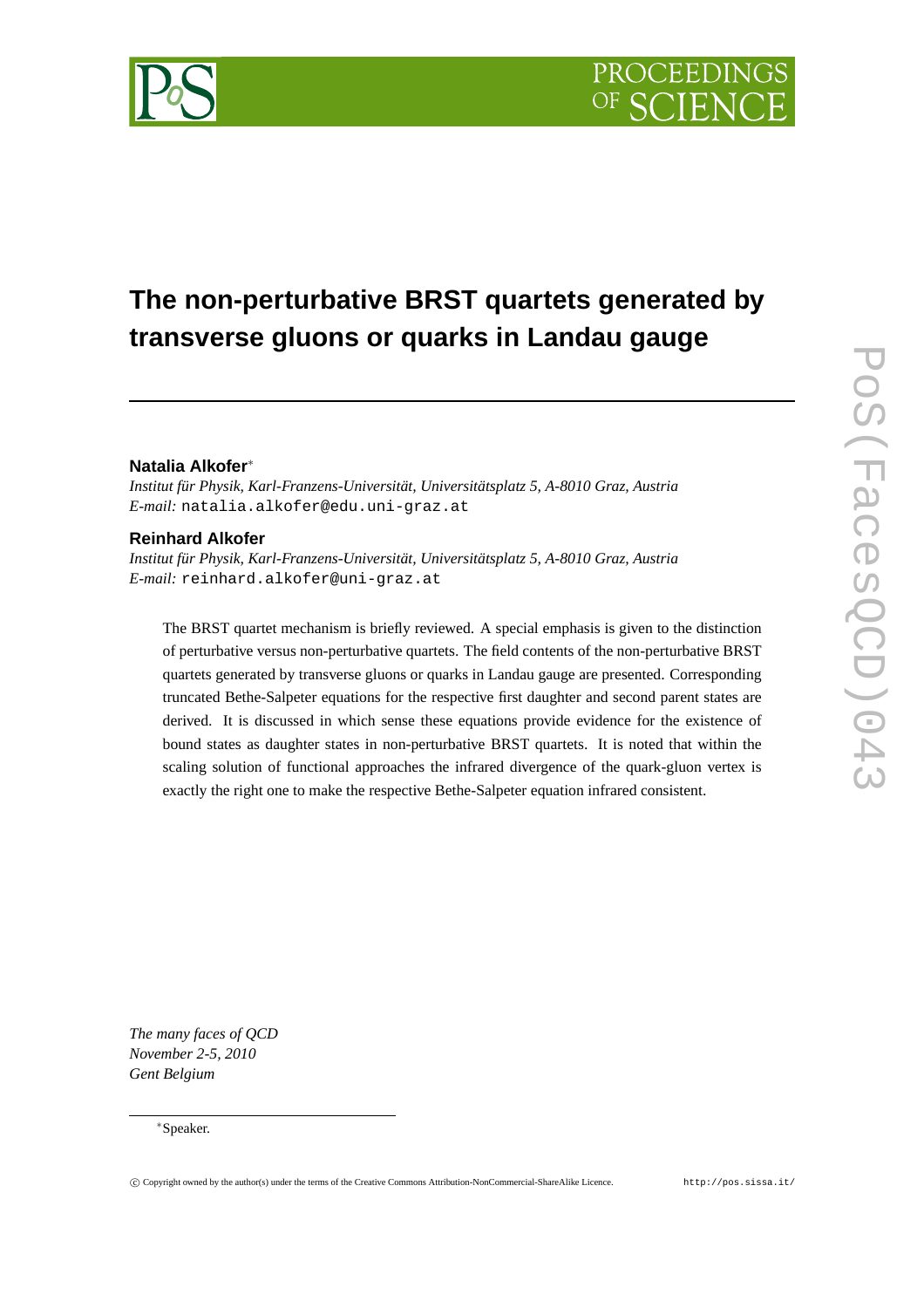### **1. Motivation**

The gluon propagator of Landau gauge QCD has been shown to be positivity violating, see *e.g.* Ref. [1] and references therein. This especially implies that the one-gluon-state (treated as a physical state in perturbation theory) belongs to the states of negative norm in the indefinitemetric state space of Yang-Mills (YM) theory. As such it can be identified with a parent state in a BRST quartet whose other members, however, have to be non-perturbative, *i.e.* bound, states. In the following we will identify possible members of this quartet and describe a strategy to provide evidence for their role in the formalism of covariantly gauge-fixed YM theory. If successful this may provide a detailed picture of the kinematical aspects of gluon confinement in the Landau gauge. For the quark propagator the situation is less clear. Nevertheless, by following the same strategy we want to contribute to a clarification whether quarks are also positivity violating.

# **2. The perturbative BRST quartet mechanism**

The perturbative BRST quartet mechanism is the generalization of the Gupta-Bleuler mechanism [2, 3] to YM theories, for a concise modern treatment see also [4, 5]. The underlying idea is that the gauge condition

$$
\partial^{\mu} A_{\mu} = 0 \tag{2.1}
$$

as formulated in classical physics cannot be elevated consistently to an operator condition in Quantum Field Theory. The correct treatment is instead to define within the space of all quantum states of QED a physical subspace which is then given by the kernel of the operator  $\partial^{\mu}A_{\mu}^{(+)}$  constructed from  $\partial^{\mu}A_{\mu}$  by projection on positive energies. To be concise: The physical state space contains all states  $|\Psi\rangle$  which fulfill

$$
\partial^{\mu} A_{\mu}^{(+)} |\Psi\rangle = 0. \tag{2.2}
$$

These physical states contain then the longitudinal and the time-like photons such that their respective contributions precisely cancel. Therefore there is no contribution of unphysical states in the *S*-matrix. Due to the Minkowski metric it is unavoidable that in covariant gauges the time-like photon states are negative-metric states, and the total state space is an indefinite-metric state space.

Why then keeping the time-like and the longitudinal photon in the formalism if they cancel in all physical states? If one includes quantum fluctuations we need a tool to count them correctly. *E.g.* in perturbation theory in non-relativistic quantum mechanics one injects a complete set of states (*i.e.* a "one") to obtain the correct formulae. The analogue in relativistic quantum field theory are loops in Feynman diagrams: They describe the quantum fluctuations, and in order to count correctly one has to inject again a complete set of states, or phrased otherwise, one has to sum over the propagators of all fields in the formalism, even the unphysical ones. This way of counting is illustrated in Fig. 1.

The gauge fields of YM theories (called generically gluons in the following although the formalism, of course, is valid for all YM theories and not only the Strong Interactions) are selfinteracting. Especially the fact that transverse gluons may scatter into longitudinal and time-like ones does not allow a straightforward generalization of the Gupta-Bleuler mechanism. However, on a purely perturbative level the cancellation mechanism is only slightly more complicated: Instead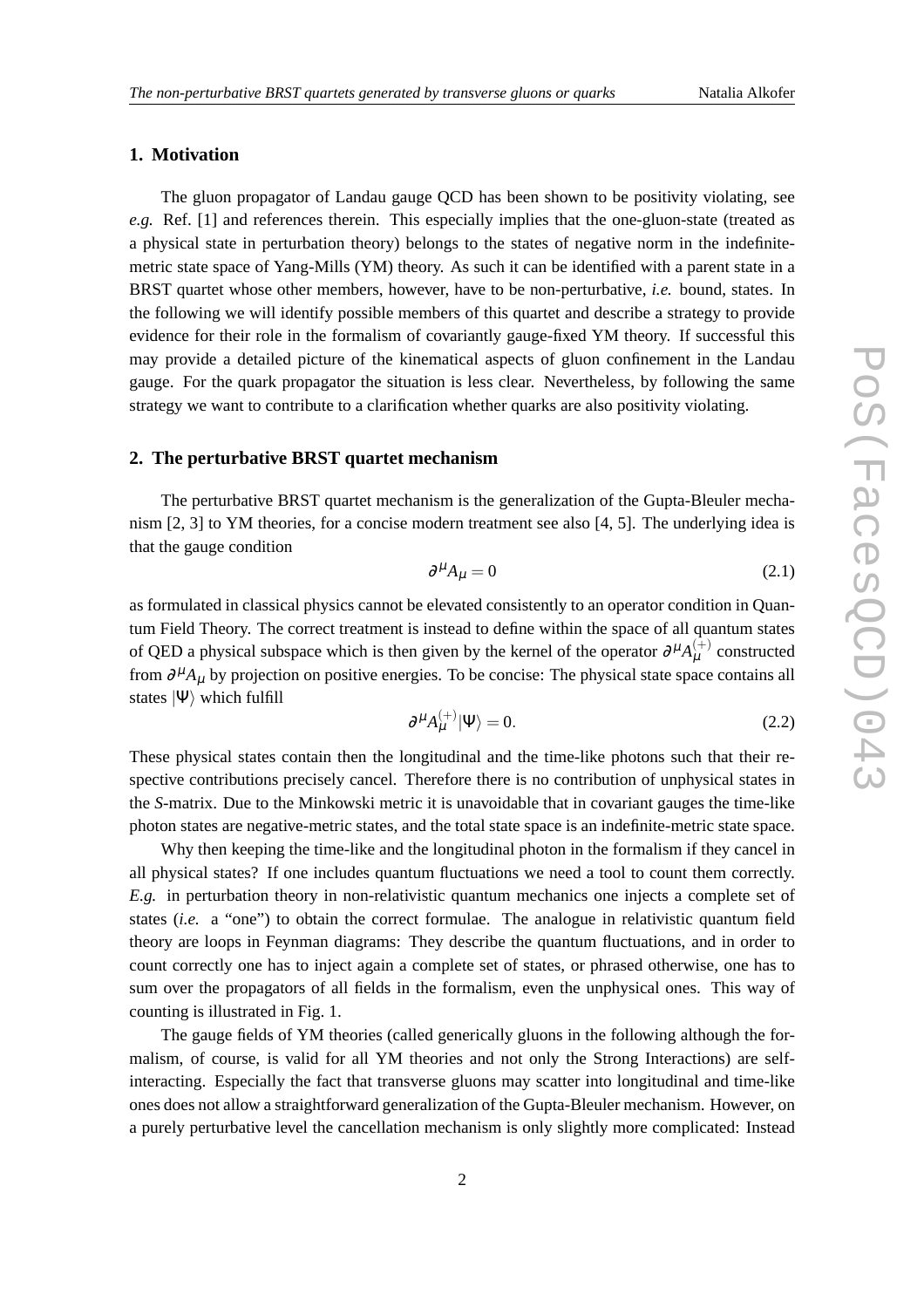

**Figure 1:** An illustration of the Gupta-Bleuler mechanism in covariantly gauge fixed QED.

of two respective states four do cancel against each other. In order to describe this so-called quartet cancellation mechanism we discuss first the elementary BRST quartet [6]. Within the Faddeev-Popov quantization of QED one can (by simply ignoring the fact that the ghosts decouple from the gauge bosons) also formulate the elementary BRST quartet [5]. This results in, of course, the cancellation of time-like and longitudinal photons as in the Gupta-Bleuler mechanism. In non-Abelian gauge theories the elementary BRST quartet takes care of the cancellation of longitudinal and timelike gluons as well as ghosts and antighosts in all physical states. Here two remarks are in order: First, the elementary BRST quartet is also valid in the limit of gauge coupling  $g \rightarrow 0$ . Therefore the perturbative BRST quartet mechanism in YM is only an *m*-fold duplication of the single cancellation mechanism in QED [5] with *m* being the dimension of the adjoint representation of the gauge group. Second, due to the nature of the BRST transform one does not directly consider the longitudinal and time-like gluons but linear superpositions of them, the forward, resp., backward polarized gluons, see *e.g.* Chapter 16 of Ref. [4] for a definition of these states.

The reason for building quartets is related to the nilpotency of the BRST transformation: Every non-singlet state can then produce only one further state when the BRST charge operator is applied, making thus a doublet. It proves useful to form quartets. This is done such that the Faddeev-Popov charge conjugated state of the daughter state in this doublet is used as a 2nd parent state which under BRST generates the 2nd daughter and thus completes the quartet. The construction mechanism is illustrated in Fig. 2, and we will return to it several times in the following.

To highlight the nilpotency of the BRST transformation we will work in a representation with Nakanishi-Lautrup field  $B^a$  which becomes on-shell identical to the gauge fixing condition,  $B^a$  =  $(1/\xi) \partial_\mu A_\mu^a$  where  $\xi$  is the gauge parameter of linear covariant gauges. To memorize the BRST transformation  $\delta_B$  one may picture it as a kind of gauge transformation with a constant ghost field as parameter:

$$
\delta_B A^a_\mu = \widetilde{Z}_3 D^{ab}_\mu c^b \lambda , \qquad \delta_B q = -ig t^a \widetilde{Z}_1 c^a q \lambda , \delta_B c^a = -\frac{g}{2} f^{abc} \widetilde{Z}_1 c^b c^c \lambda , \qquad \delta_B \bar{c}^a = B^a \lambda , \qquad \delta_B B^a = 0,
$$
\n(2.3)

where  $D_{\mu}^{ab}$  is the covariant derivative. The parameter  $\lambda$  lives in the Grassmann algebra of the ghost fields  $c^a$  and carries ghost number  $N_{\text{FP}} = -1$ .  $\widetilde{Z}_1$  and  $\widetilde{Z}_3$  are the ghost-gluon-vertex and the ghost wave function renormalization constants. It has been shown that in Landau gauge  $\tilde{Z}_1 = 1$  [7].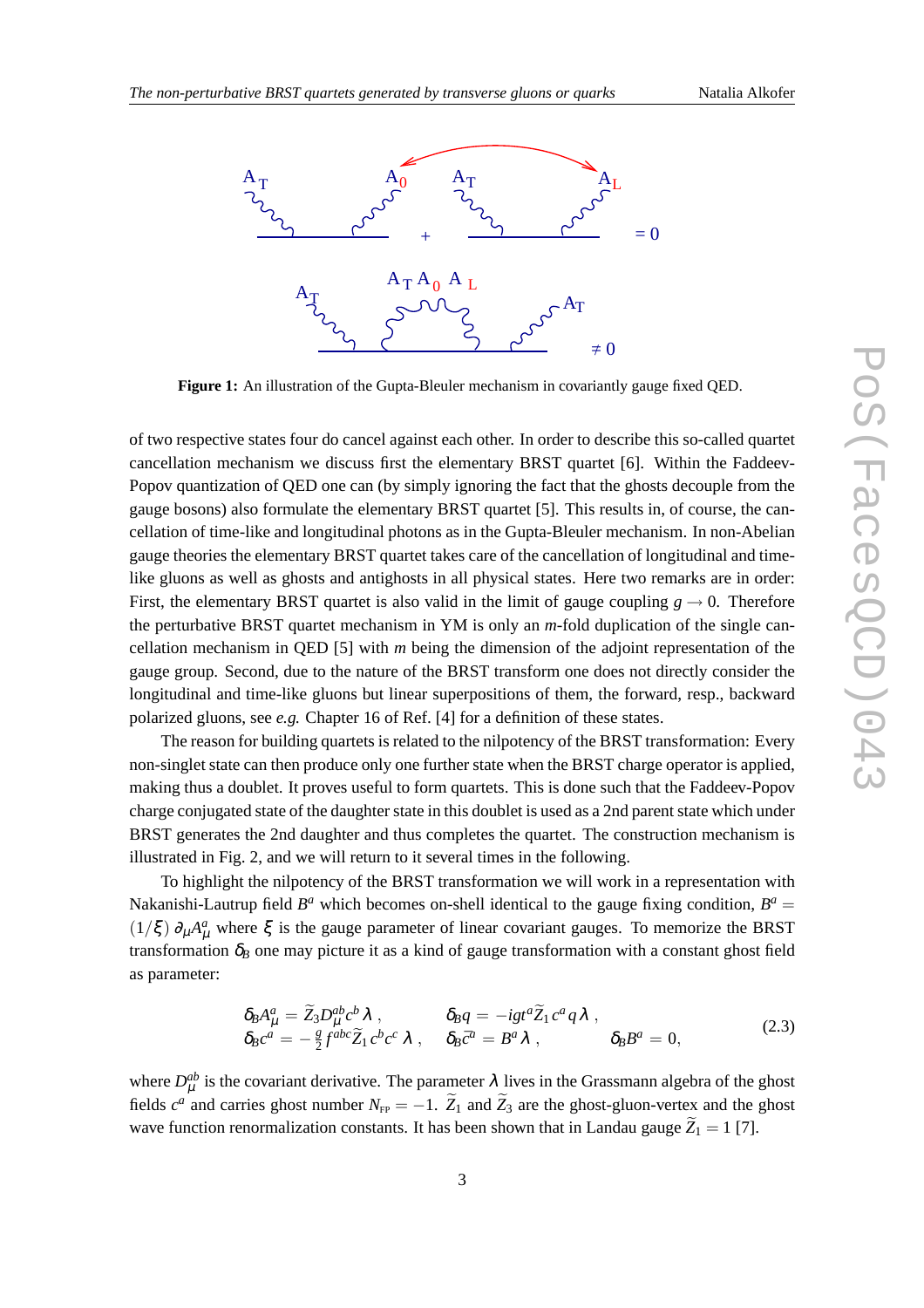

**Figure 2:** An illustration of the construction of a BRST quartet.

In a next step one follows the construction of Noether's theorem to derive a BRST charge operator  $Q_B$ . It generates a ghost number graded algebra on the fields,  $\delta_B \Phi = \{iQ_B, \Phi\}$ . Defining the ghost number operator  $Q_c$  one obtains the algebra

$$
Q_B^2 = 0
$$
,  $[iQ_c, Q_B] = Q_B$ ,  $[Q_c, Q_c] = 0$ . (2.4)

It is complete in the full and therefore indefinite metric state space of a YM theory. The BRST cohomology is then constructed as follows: The semi-definite physical subspace Ker $Q_B$  is defined on the basis of this algebra by those states which are annihilated by the BRST charge  $Q_B$ ,  $Q_B|\psi\rangle =$ 0. Since  $Q_B^2 = 0$ , this subspace contains the space Im  $Q_B$  of the so-called daughter states  $Q_B |\phi\rangle$  (*cf.* Fig. 2), which are images of their parent states in the indefinite metric state space. A physical (*i.e.* positive-metric) Hilbert space is then obtained as the quotient space of equivalence classes:

$$
\mathcal{H}(Q_B) = \text{Ker } Q_B / \text{Im } Q_B . \tag{2.5}
$$

This Hilbert space is nothing else than the space of BRST singlets. All states are either BRST singlets or belong to quartets, this exhausts all possibilities [6]. Here a remark is in order: Had we required only  $Q_B|\psi\rangle = 0$  half of these metric partners had been eliminated from all *S*-matrix elements, leaving the unpaired daughter states of zero norm which do not contribute to any observable, *cf.* Fig. 2. However, from a mathematical point of view it is more satisfactory to retain only positive-norm states in the physical state space. Note furthermore that the parent-daughter states of opposite Faddeev-Popov charge possess non-vanishing matrix elements (which are usually normalized to one) [6]. This elucidates why quartets and not doublets are considered: These non-vanishing matrix elements are essential in the cancellation mechanism.

As BRST is a symmetry and the BRST charge operator  $Q_B$  commutes with the Hamiltonian the daughter state is degenerate with the parent state: $<sup>1</sup>$ </sup>

$$
H|\psi\rangle = E|\psi\rangle \Rightarrow HQ_B|\psi\rangle = Q_B H|\psi\rangle = EQ_B|\psi\rangle. \tag{2.6}
$$

And as the Landau gauge Hamiltonian *H* is ghost-antighost symmetric all members of a BRST quartet are degenerate.

<sup>&</sup>lt;sup>1</sup>We thank Dan Zwanziger for pointing this out to us.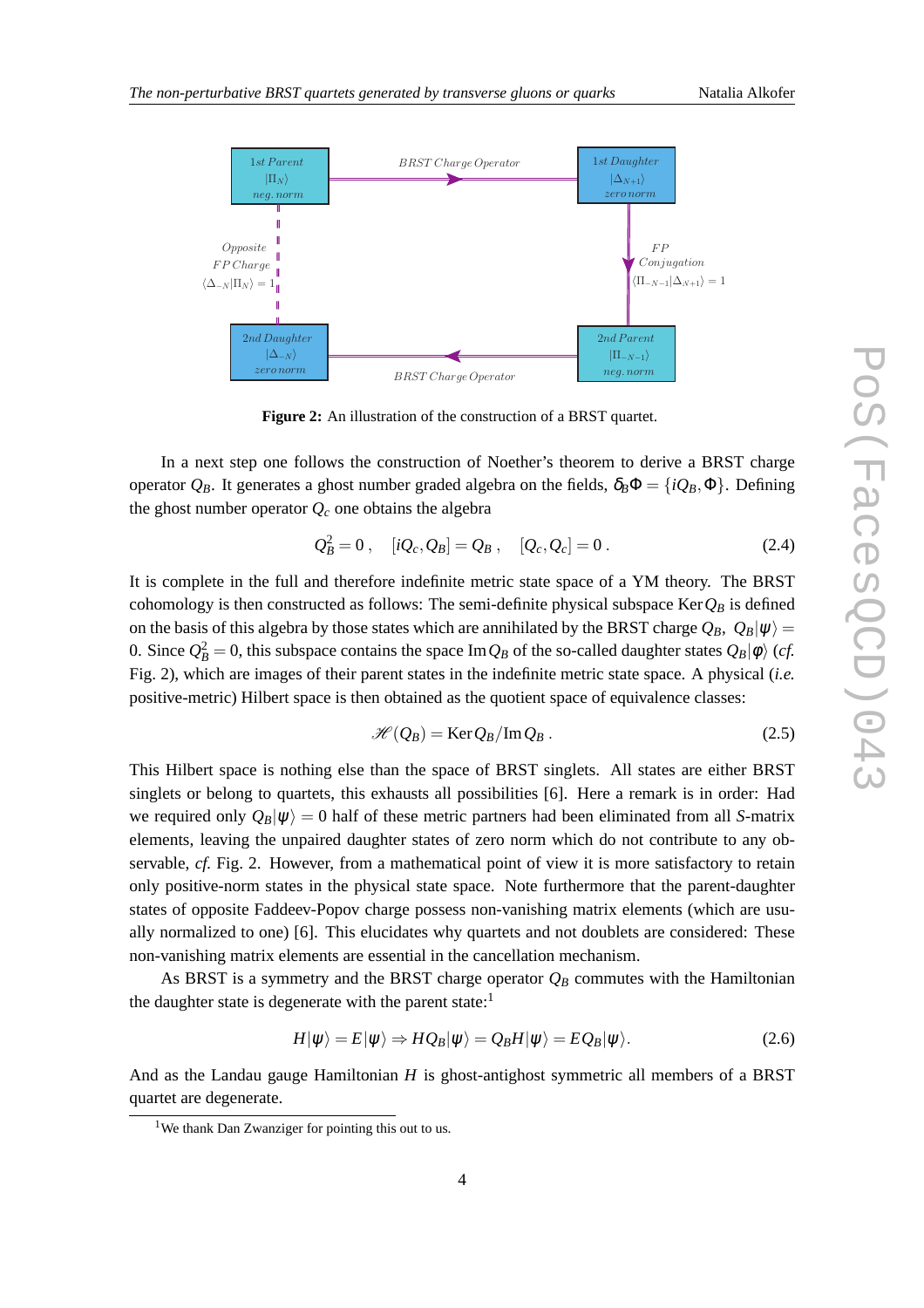The elementary quartet consists of the asymptotic states related to the backward and forward polarized gluons as well as the ghost and the antighost [8, 6]. Hereby one gluon polarization and the antighost provide the parent states, the orthogonal gluon polarization and the ghost the daughter states. In all physical states the contribution of this quartet cancels strictly due to the algebra (2.4), a detailed description is given in Sect. 4.1 of [6]. The corresponding construction of perturbative "multi-particle" BRST quartets follows straightforwardly and is illustrated in Fig. 2. To fix the notation: We will call the negative norm state of Faddeev-Popov charge *N* we start with the 1st parent  $\Pi_N$ . Acting with the BRST charge operator  $Q_B$  one obtains the 1st daughter. The Faddeev-Popov charge reflected state of the 1st daughter provides the 2nd parent. Acting on it with  $Q_B$ provides the 2nd daughter with again has then Faddeev-Popov charge *N*.

### **3. The non-perturbative BRST quartet mechanism**

Within perturbation theory the transverse gluons belong to the Hilbert space defined by the BRST cohomology. However, this is in open conflict with the observed confinement of gluons. Therefore it has been conjectured already in the seventies that the transverse gluons are also part of a BRST quartet [8]. This property is then in turn believed to be an important aspect of gluon confinement [9]. Somewhat later it has been observed [10] that the antiscreening of gluons (which is a very welcome property as it explains asymptotic freedom) is already at the perturbative level in conflict with the positivity of the gluon spectral function. As stated above there is no doubt any more that the transverse gluons of Landau gauge QCD are positivity violating, see *e.g.* Ref. [1].

An inspection of Fig. 2 implies that "one-transverse-gluon" states are BRST parent states. Their respective daughters, however, cannot be the elementary "one-ghost" states because these are members of the elementary quartet. From eq. (2.3) it immediately follows that the 1st daughter state of an "one-transverse-gluon" state needs to have the field content  $\widetilde Z_3 f^{abc}A^c_\mu c^b$  . For every "onetransverse-gluon" state there should occur exactly one degenerate daughter state. This implies the existence of a ghost-gluon bound state in the adjoint representation [11]. In this sense the resulting BRST quartet is strictly non-perturbative because the formation of bound states cannot be described with perturbation theory. The Faddev-Popov charge reflected 2nd parent state is then an antighostgluon bound state. In this context Landau gauge provides an advantage as compared to general linear covariant gauges: In the limit  $\xi \to 0$  the formalism becomes ghost-antighost-symmetric, and thus the existence of a ghost-gluon bound state implies the occurrence of a degenerate antighostgluon bound state with same quantum numbers. Even having then the 2nd parent, the BRST transformation (2.3) leaves then three possibilities for the 2nd daughter: a ghost-antighost bound state, a ghost-antighost-gluon bound state, or a bound state of two differently polarized gluons.

Besides the almost trivial observation that, if a BRST quartet is generated by quarks it can only be a non-perturbative one, containing a ghost-quark bound state as 1st daughter not much is known about BRST quartets generated by quarks. It is also unknown whether quarks violate positivity. Although for light quarks dynamical chiral symmetry breaking (and for heavy quarks explicit chiral symmetry breaking) determines the infrared behaviour of the quark propagator the analytic structure of the quark propagator is highly sensitive to details in the quark-gluon vertex, see, *e.g.*, Ref. [12]. The quark-gluon vertex for light quarks is, on the other hand, also very strongly influenced by dynamical chiral symmetry breaking [13, 14, 15]. The mass generation for quarks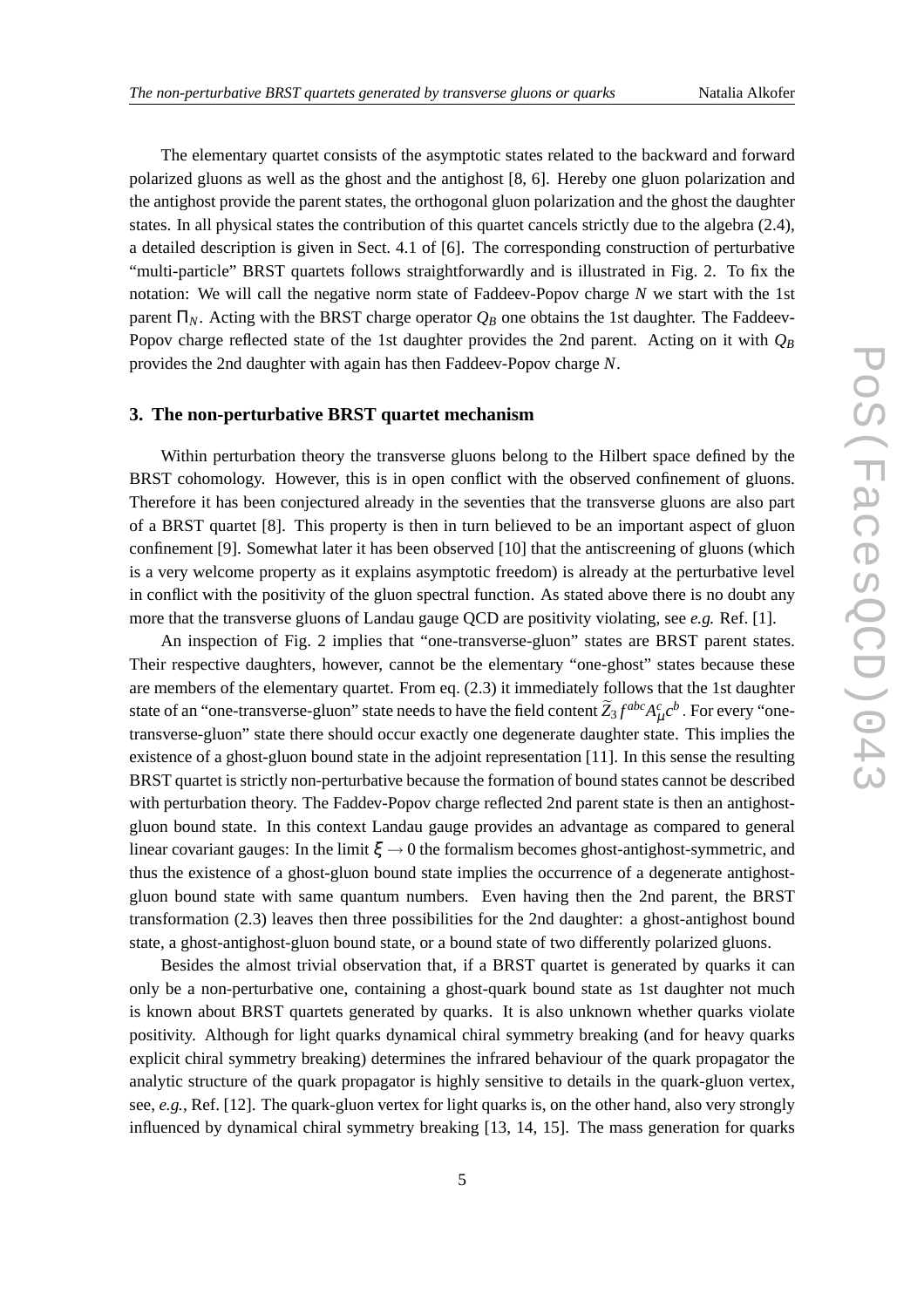related to chiral symmetry breaking depends strongly on details of the dynamics. Which mechanism then guarantees that the corresponding bound states are degenerate with the quark states is completely unknown. We therefore hope that an investigation of non-perturbative BRST quartets at least partially will help to resolve these questions.

### **4. Properties of ghost-gluon bound states from infrared Landau gauge YM theory**

By now quite some information on the infrared behaviour of Landau gauge YM theory is available. Especially, in the deep infrared general properties have been deduced by employing functional equations. Dyson-Schwinger equation studies have been extended from a previous analysis of gluon and ghost propagators [16, 17, 18, 19, 20] to all Yang-Mills vertex functions [21, 22, 23]. Functional Renormalization Group Equations allow a further restriction on the solution for the Green's functions: There is one unique scaling solution with power laws for the Green's functions [24, 25] and a one-parameter family of solutions, the so-called decoupling solutions. The latter are infrared trivial solutions which possess as an endpoint exactly the scaling solution characterized by infrared power laws. Numerical solutions of the decoupling type (there called "massive solution") have been published in [26, 27] and references therein. A recent detailed description and comparison of these two types of solutions has been given in Ref. [28], see also Refs. [29, 30, 31, 32]. Most lattice calculations of the gluon propagator favor a decoupling solution. However, in Ref. [33] it has been suggested that the infrared behaviour of the Green's function may depend on the nonperturbative completion of the gauge.

The scaling solution respects BRST symmetry whereas every decoupling solution breaks it [28], although very likely only softly. Being very strictly, the analysis as presented below will be only valid if the scaling solution is a correct one. The situation is, however, not as severe as it seems. First, if the conjecture of Ref. [33] is correct it is sufficient that only one non-perturbative completion of Landau gauge with scaling solution exists to make the analysis of Ref. [11] wellfounded. Second, even if only decoupling type of solutions were correct an extended BRST-like nilpotent symmetry is likely to take the role of the BRST symmetry [37], or the soft BRST symmetry breaking can be treated as spontaneous symmetry breaking [38], see also Ref. [39] and references therein, as well as the discussion below. It is important to realize that all arguments about infrared dominance of diagrams stay correct: The numerical value of a diagram which is infrared leading in the scaling solution will be large in a physically acceptable decoupling solution.

All one-particle irreducible Green's functions in the scaling solution in the simplified case with only one external spacelike scale  $p^2 \to 0$  obey a simple power law. For a function with *n* external ghost and antighost as well as *m* gluon legs one obtains:

$$
\Gamma^{n,m}(p^2) \sim (p^2)^{(n-m)\kappa}.\tag{4.1}
$$

Hereby the best known value of  $\kappa$  is calculated from truncated equations and is given by  $\kappa = 0.595$ [18, 19]. The above solution fulfills all functional equations and all Slavnov-Taylor identities. It verifies the hypothesis of infrared ghost dominance [34].

As already emphasized gluons violate positivity [1, 12]. For the scaling solution this can be immediately deduced from the fact that for this solution the gluon propagator vanishes at zero virtuality,  $p^2 = 0$ , with an exponent  $2\kappa - 1$ . It leads to an infrared diverging ghost propagator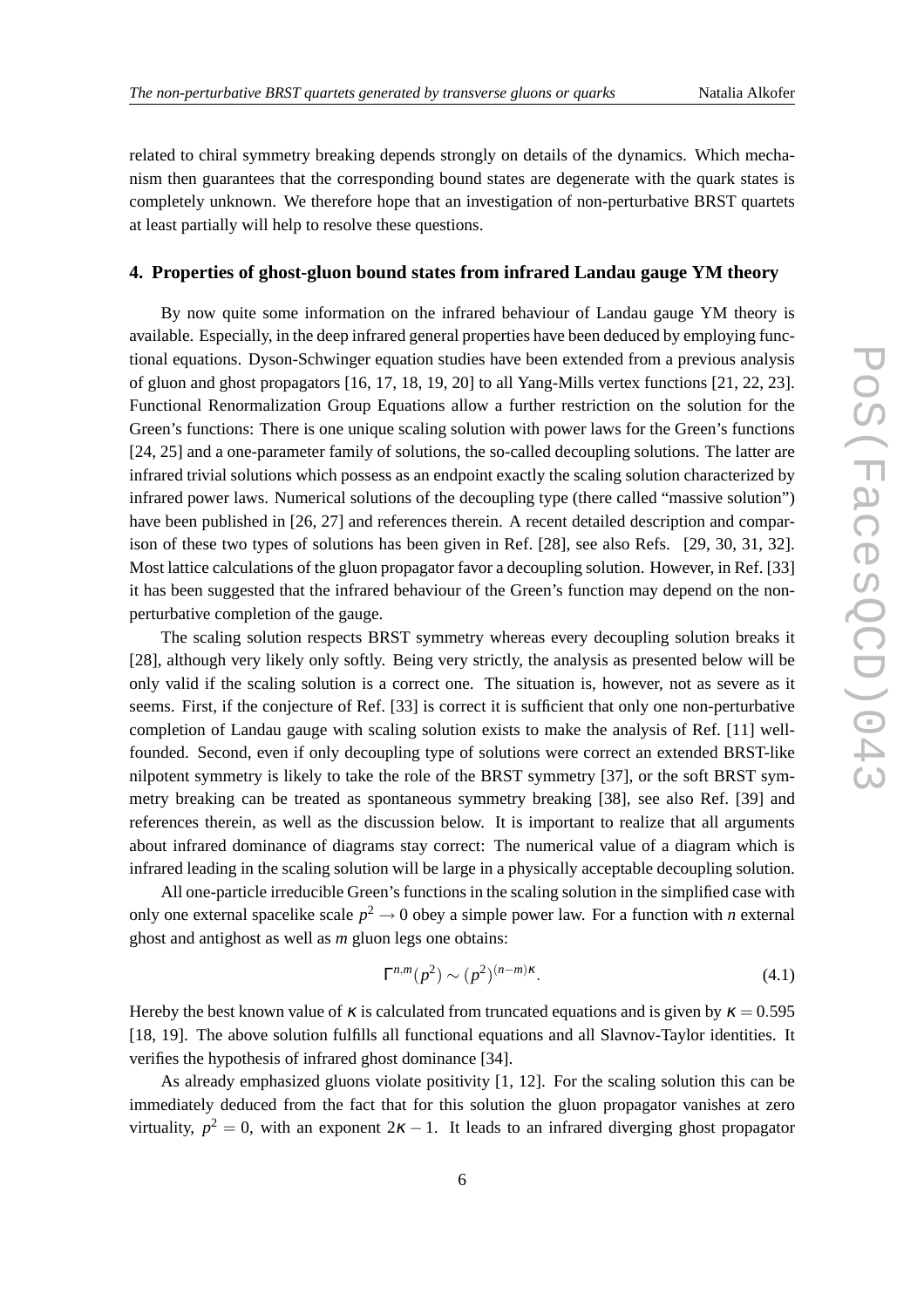with exponent  $-\kappa - 1$  as well as infrared diverging three- and four-gluon vertex functions ( $-3\kappa$ and  $-4\kappa$ , respectively). A further important property of the scaling solution is the infrared trivial behaviour of the ghost-gluon vertex which is in agreement with general arguments [7, 19].

The ghost-gluon bound state is looked for in the ghost-gluon scattering kernel. To this end we want to truncate this quantity to the infrared leading term. We use the MATHEMATICA package DoDSE [35, 36] to derive the diagrammatic expressions for the Dyson-Schwinger equation of this four-point function. A diagram-by-diagram infrared power counting is performed by attributing anomalous infrared exponents to the internal legs and vertex functions. A ghost propagator provides a  $-\kappa$ , a gluon propagator a 2 $\kappa$ , the vertex functions the powers cited above. It is somewhat lengthy but straightforward to verify that in the scaling solution the infrared exponent of the ghost-gluon scattering kernel is  $-\kappa$ . More important, the infrared power counting also provides the infrared leading terms.

With two different fields involved there are two distinct possibilities for the Dyson-Schwinger equation according to which leg one puts the bare vertex. Placing the bare vertex to a ghost leg provides a consistent infrared counting [11].



**Figure 3:** Graphical representation of the gluon-ghost Bethe-Salpeter equation. Crosses denote dressed vertices.

The truncation process for the diagrams on the r.h.s to be kept is: It should contain the oneparticle irreducible ghost-ghost-gluon-gluon four-point function and no  $n > 5$ -point function, it should be infrared leading, and the interaction shall take place in the ghost-gluon channel. This leaves two diagrams: One with two ghost and one gluon propagator on internal lines. This is effectively a ghost exchange. And another one with two gluon and one ghost propagator on internal lines. This is a gluon exchange. Note that this diagram is infrared leading because in the scaling solution the fully dressed three-gluon vertex is infrared divergent.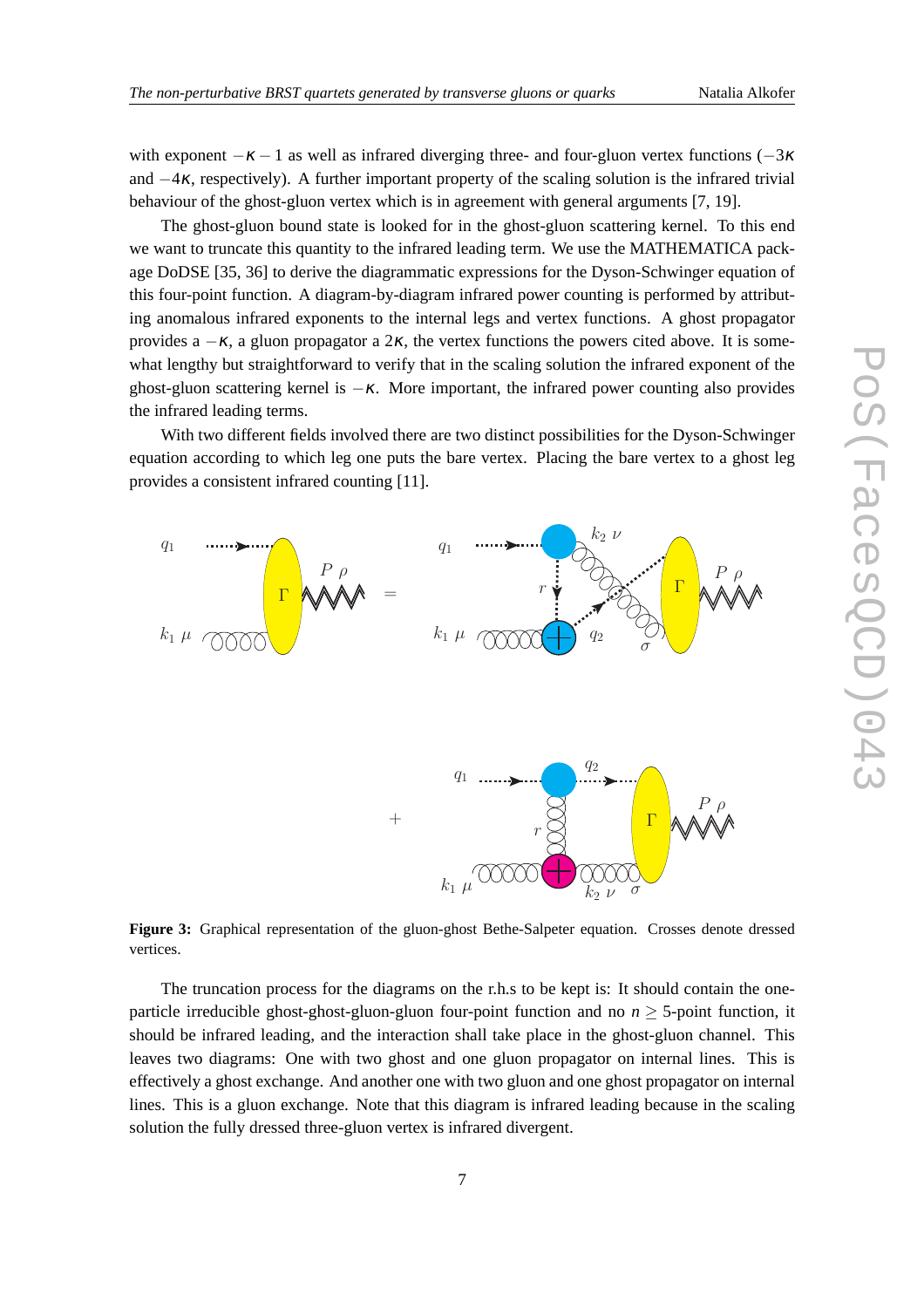Assuming the existence of a bound state as well as employing the usual decomposition of the (ghost-ghost-gluon-gluon) four-point function into Bethe-Salpeter amplitudes and performing the expansion around the pole (see  $e.g.$  Sect. 6.1 of Ref. [40]) one arrives at the Bethe-Salpeter equation depicted in Fig. 3. Using the propagator parameterizations of *e.g.* Ref. [12], the ghost-gluon vertex of Ref. [41], and the three-gluon vertex of Ref. [42] one can derive a self-consistent equation for the corresponding Bethe-Salpeter amplitude containing otherwise only known quantities [11]. The decisive property of the kernels of this Bethe-Salpeter equation are: For the upper diagram of the r.h.s of Fig. 3 the kernel is well represented by

$$
\alpha^{\mathbf{g}h}(r^2)/r^2 \qquad \text{with} \qquad \alpha^{\mathbf{g}h}(r^2) = \frac{g^2}{4\pi}G^2(r^2)Z(r^2). \tag{4.2}
$$

(*G* and *Z* are the ghost and gluon renormalization function, respectively.) For the lower diagram the corresponding expression is  $\sqrt{\alpha^{gh}(r^2)}\sqrt{\alpha^{3g}(r^2)}/r^2$  with  $\alpha^{3g}(r^2)$  being proportional to the square of the three-gluon vertex and  $Z^3$ . As the coupling constant derived from the 3-gluon vertex has a smaller infrared fixed point [42] than the one derived from the ghost-gluon vertex the upper diagram will be dominant. With  $\alpha^{\text{gh}}(0) = 8.92/N_c$  (see *e.g.* [43] or Sect. 2.3 of Ref. [44]) it is evident that the kernel of the ghost-gluon Bethe-Salpeter equation is very strong. As typical strengths for critical coupling constants are of the order of one (see *e.g.* Ref. [40]) one may even speculate whether the kernel of this Bethe-Salpeter equation provides evidence for a dynamical breaking of BRST symmetry. A very welcome side effect would be the related Goldstone nature of the bound state guaranteeing masslessness.

### **5. On the quark-gluon bound state equation**

The scaling solution for the YM Green's functions leads to dynamical chiral symmetry breaking in the quark sector [15]. The quark propagator is then infrared finite. The twelve possible Dirac tensor structures of the quark-gluon vertex are then all infrared divergent with an infrared exponent  $-\kappa - 1/2$ . The same infrared divergence results for vanishing gluon momentum, and this leads to an 1/*k* <sup>4</sup> behaviour of the kernel in the four-quark function, *k* being the momentum exchange. This is indicative of a linearly rising potential between static quarks, and thus quark confinement. Furthermore, the Slavnov-Taylor identities require that the ghost-ghost-quark-quark scattering kernel is infrared trivial, see Sect. 3.9 in Ref. [15].



**Figure 4:** Graphical representation of the quark-ghost Bethe-Salpeter equation.

As in the ghost-gluon case one has two choices for the Dyson-Schwinger equation for the quark-ghost scattering kernel according to which leg one puts the bare vertex. Choosing a ghost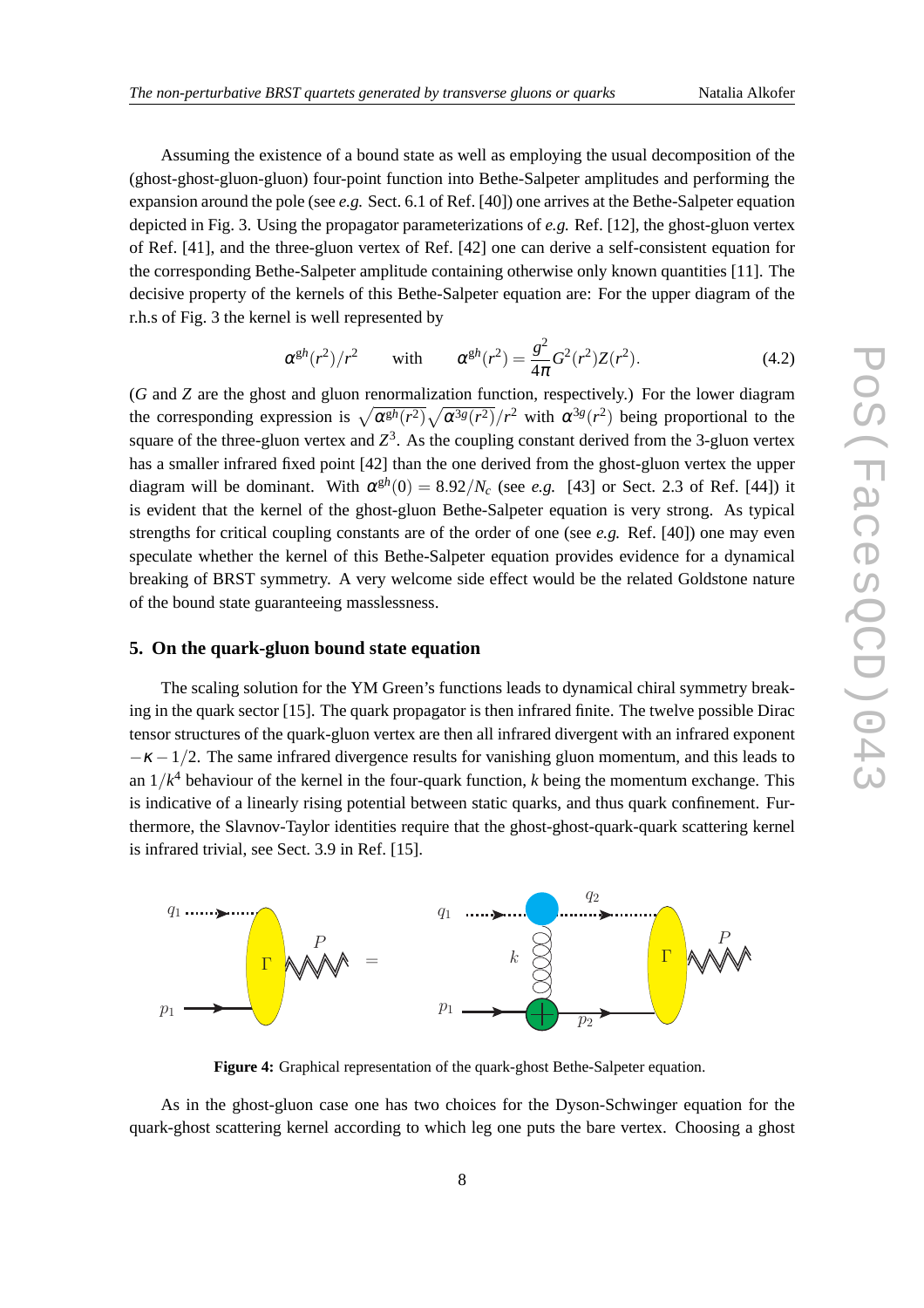leg to place the bare vertex is the infrared consistent choice [11]. Using the same truncation requirements and the same derivation of the Bethe-Salpeter equation as in the previous subsection one arrives at the equation depicted in Fig. 4. This equation is in full agreement with the infrared analysis of the scaling solution, *i.e.* it is a valid bound state equation, and in its kernel the infrared exponent  $\kappa$  cancels.

Furthermore, this kernel is well approximated by  $\sqrt{\alpha^{gh}(k^2)}\sqrt{\alpha^{q-g}^l(k^2)}/k^2$  where  $\alpha^{gh}(k^2)$  is defined above and  $\alpha^{q-gl}(k^2)$  is proportional to the square of the quark-gluon vertex and *Z*. As  $\alpha^{q-gl}(k^2) \approx 1/k^2$  the above remarks of the super-criticality of the kernel equally apply.

# **6. Conclusions and outlook**

In these notes we briefly reviewed the concept of BRST quartets, and we emphasized the different roles of the perturbative and non-perturbative BRST quartets. We have discussed a possibility how the non-perturbative BRST quartets generated by transverse gluons and quarks can be studied quantitatively.

To complete this project many open questions still needs to be answered: What are the bound states representing the respective 2nd daughters? Is BRST spontaneously broken? Are there associated Goldstone bosons or fermions? Can a solution of the homogeneous or inhomogeneous Bethe-Salpeter equation provide information on the positivity or positivity violation for quarks? And what is then the relation to quark confinement?

# **Acknowledgments**

We thank the organizers of this workshop for all their efforts which made this highly interesting workshop possible. We are grateful to many of the participants for interesting discussions.

# **References**

- [1] P. O. Bowman *et al.*, Phys. Rev. D **76** (2007) 094505 [arXiv:hep-lat/0703022].
- [2] S. N. Gupta, Proc. Phys. Soc. A **63** (1950) 681.
- [3] K. Bleuler, Helv. Phys. Acta **23** (1950) 567.
- [4] M. E. Peskin and D. V. Schroeder, "An Introduction To Quantum Field Theory," *Reading, USA: Addison-Wesley (1995) 842 p*.
- [5] S. Weinberg, "The quantum theory of fields. Vol. 2: Modern applications," *Cambridge, UK: Univ. Pr. (1996) 489 p*.
- [6] N. Nakanishi and I. Ojima, World Sci. Lect. Notes Phys. **27** (1990) 1.
- [7] J. C. Taylor, Nucl. Phys. **B33** (1971) 436.
- [8] T. Kugo and I. Ojima, Prog. Theor. Phys. Suppl. **66**, 1 (1979).
- [9] L. von Smekal and R. Alkofer, arXiv:hep-ph/0009219.
- [10] R. Oehme and W. Zimmermann, Phys. Rev. D **21**, 471 (1980).
- [11] N. Alkofer and R. Alkofer, arXiv:1102.2753 [hep-th].